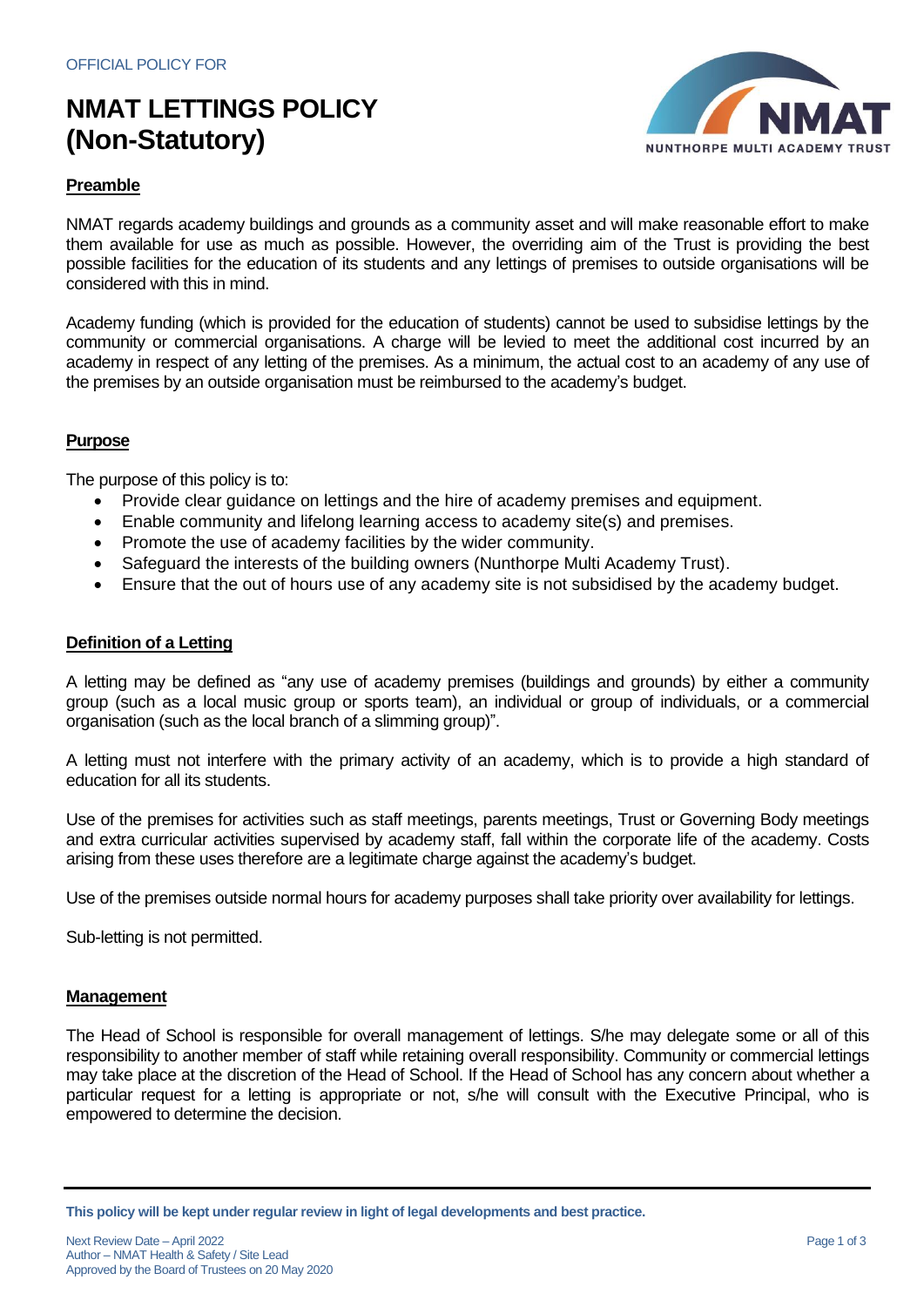## **NMAT LETTINGS POLICY (Non-Statutory)**



No lettings will be agreed with applicants under the age of 18 years or to any organisation with an unlawful or extremist background.

It is a condition of the Letting Agreement that all hirers show evidence of suitable protocols for the protection of young people and vulnerable adults, where appropriate, prior to the acceptance of any booking.

The Head of School has the immediate power to terminate any letting agreement relating to the hire of academy premises in accordance with the terms and conditions.

### **Procedure**

Nunthorpe Multi Academy Trust has contracted with an external provider (School Lettings Ltd, of 2<sup>nd</sup> Floor, 333 Edgware Road, London NW9 6TD, hereafter referred to as "*SchoolHire*"), to use a web-based booking system for all lettings. The website [www.schoolhire.co.uk](http://www.schoolhire.co.uk/) is used for the administration of lettings and also serves to promote the availability of facilities to a wider audience.

Individual academies will determine which facilities are available for hire – these will be detailed on the *SchoolHire* website.

Organisations seeking to hire academy premises will make a booking through the *SchoolHire* website. Potential hirers are required to upload relevant documentation (for example, liability insurance certificate, safeguarding policy etc.) at this stage of the approval process. Applicants must also agree to the Terms and Conditions for hiring the facilities. The cost of hire is displayed on the website and there is an option to block-book several sessions at the same time. Most payments are handled by *SchoolHire* who charge the Trust a small commission for their services. There is an option to invoice groups with long-term hire agreements.

Once a provisional booking is made it will be either approved or rejected by the academy. No request should be regarded as 'booked' until the approval process has been completed.

Communication with hirers will be conducted through the messaging facility on the *SchoolHire* website.

No public announcement of any activity or function taking place should be made until the booking has been formally confirmed.

Individual academies will determine the Terms and Conditions for lettings applicable to the specific premises. These will be published on the *SchoolHire* website and must be agreed to before a letting is approved.

#### **Public Liability and Accidental Damage Insurance**

By agreeing to the Terms and Conditions for a letting, the hirer confirms that adequate and appropriate insurance cover is in place for any activity to be carried out.

### **Safeguarding**

The hirer shall ensure that where a booking involves activities for children, or where the activity is positively supported by the academy for the attendance of children, they have appropriate safeguarding policies and procedures in place and that any adults leading activities have been subjected to enhanced Disclosure and

**This policy will be kept under regular review in light of legal developments and best practice.**